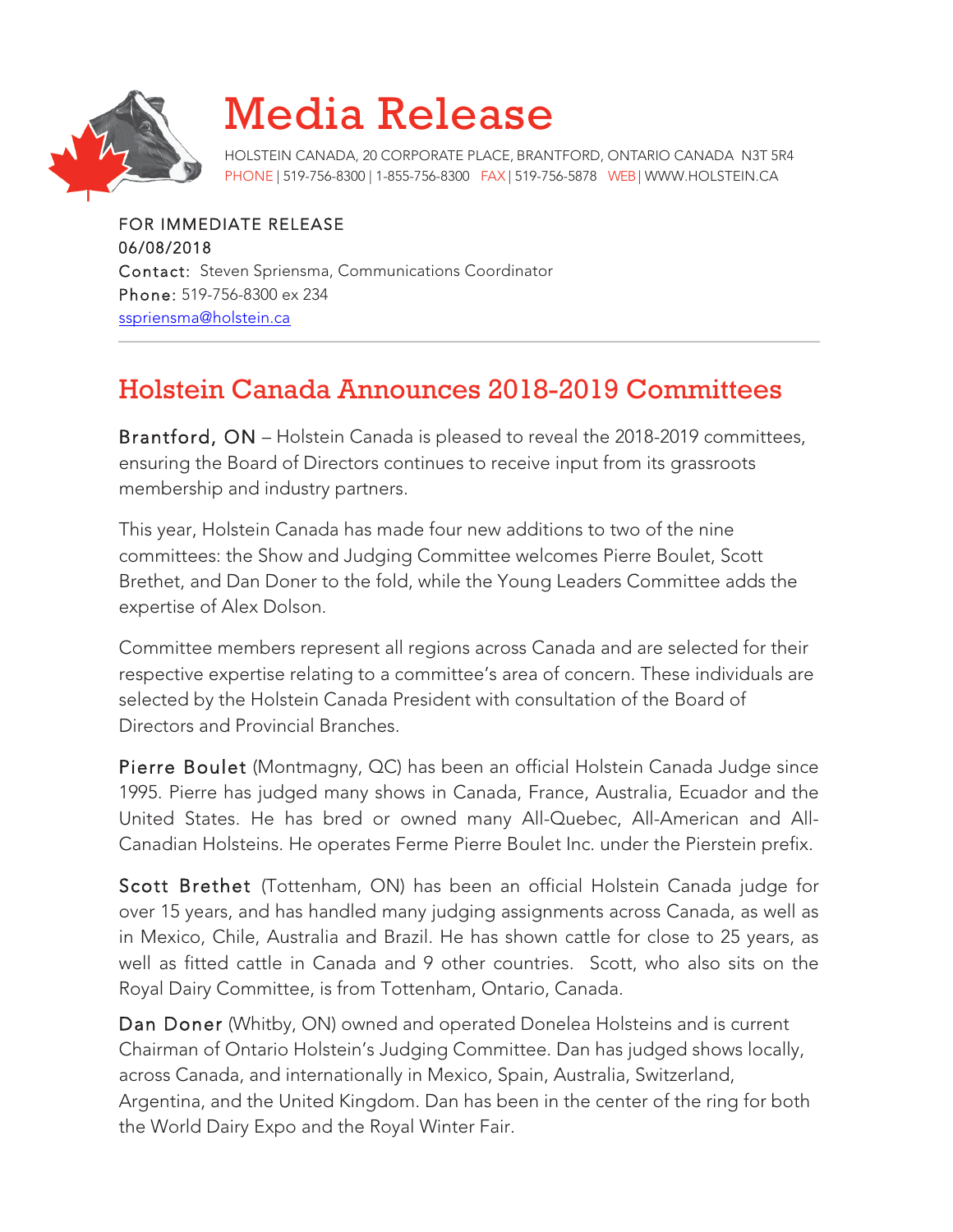Alex Dolson (Erin, ON) is the third generation on his family's Holstein farm, under the prefix Dolafton. The herd's quality encourages Alex to one-day take over the family farm after completing his degree at the University of Guelph. He hopes to one day achieve a Master Breeder award. Alex also serves as a Youth Director for the Wellington 4-H and is a director for the Erin Agricultural Society.

Holstein Canada thanks all committee members for their time, effort and dedication to the Association. Special thanks to outgoing committee members: Ralph Martin, John Devries, Alan Hawthorne, Tyler Doiron and Stephanie Warner-Murphy.

Each year, the newly elected Board reviews and updates the committees. Terms range from one to three years, with members eligible to be reappointed for second and third terms, depending on the committee. Board Directors serve on each committee and every committee is also supported by Management Advisors from Holstein Canada's team. Ideas, comments and suggestions from all Holstein Canada members are always welcomed by committee members. One of the key roles of Committees is to provide recommendations to the Board of Directors on the follow up to the member resolutions presented at recent Holstein Canada AGMs. They also do the 'leg work' to ensure Holstein Canada programs and services remain current in a rapidly changing industry.

Holstein Canada hosts nine committees. The 2018-2019 committees list can be found below; contact information can be found at the Holstein Canada website under: About Us > Governance > Committees.

| <b>Holstein Canada Committee</b>         | <b>Committee Members</b> |
|------------------------------------------|--------------------------|
| Audit, Risk Management and Finance       | Ron Boerchers (SK/MB)    |
| Elyse Gendron (QC) - Chair               | Nancy Beerwort (ON)      |
|                                          | Doug Peart (ON)          |
| <b>Awards Committee</b>                  | Doug Peart (ON)          |
| Orville Schmidt (AB) - Chair             | Elyse Gendron (QC)       |
|                                          | Angus MacKinnon (QC)     |
| <b>Breed Advisory Committee</b>          | Ben Cuthbert (BC)        |
| Gilles Côté (QC) - Chair                 | Orville Schmidt (AB)     |
|                                          | Olivier Leclerc (QC)     |
|                                          | Mathieu Lemire (QC)      |
|                                          | Phillip Vroegh (NS)      |
|                                          | Ian Crosbie (SK)         |
|                                          | Josh Ireland (ON)        |
|                                          | Dr. Gordon Atkins (AB)   |
|                                          | Lynsay Beavers - CDN     |
| <b>Classification Advisory Committee</b> | Dennis Werry (ON)        |
| Ben Cuthbert (BC) - Chair                | D.R. Vaandrager (BC)     |
|                                          | Dr. Gordon Atkins (AB)   |
|                                          | Dan Aitken (ON)          |
|                                          | Brian Carscadden (ON)    |
|                                          | Todd Nixon (ON)          |